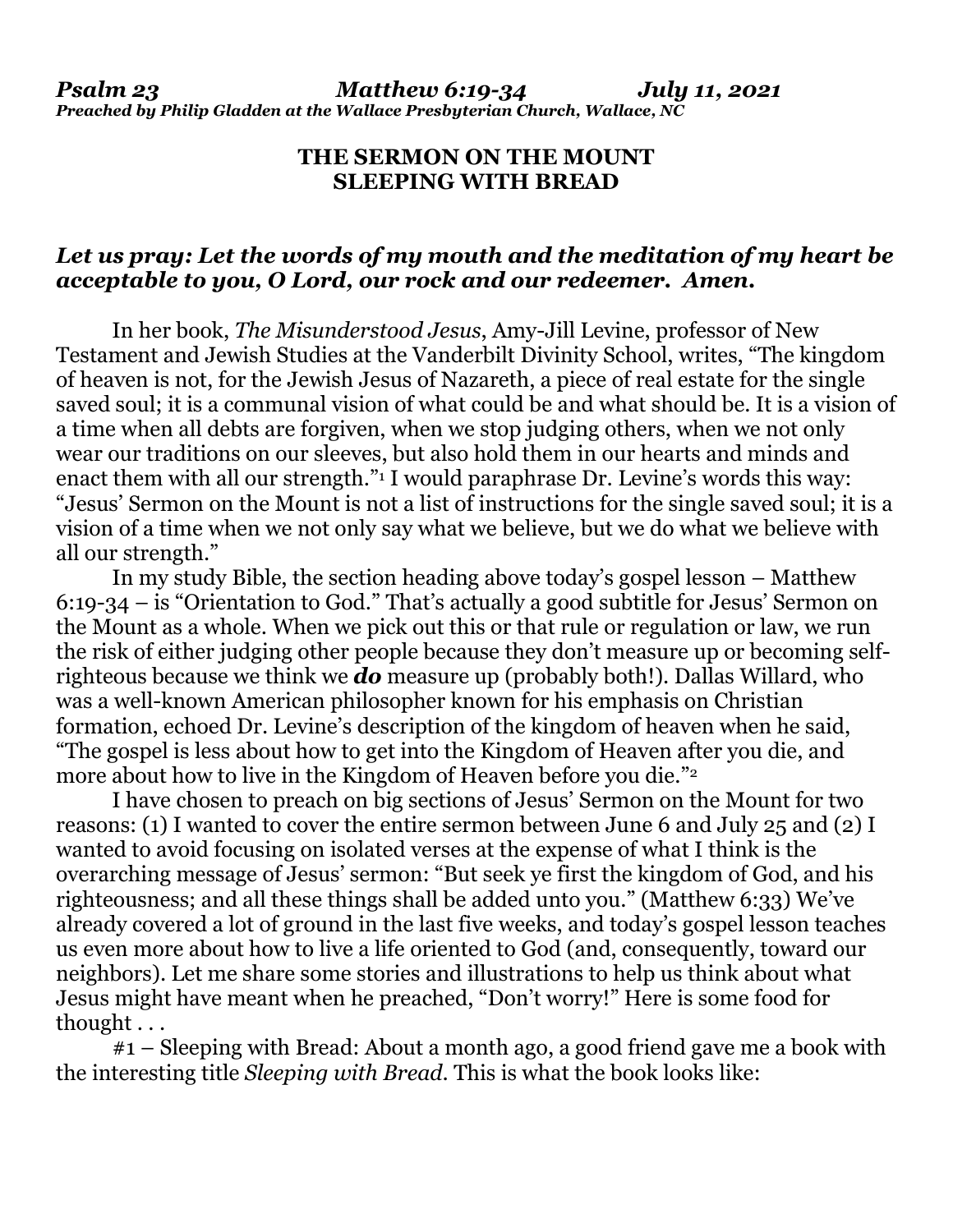

 It looks like a children's book. It's actually a guide for families, friends and communities to use to examine their lives and to discern God's will. The book's subtitle tells you a little more about the book's message – *Holding What Gives You Life*. When John gave me the book over lunch, I flipped through it and was immediately captured by this story on page one: "During the bombing raids of World War II, thousands of children were orphaned and left to starve. The fortunate ones were rescued and placed in refugee camps where they received food and good care. But many of these children who had lost so much could not sleep at night. They feared waking up to find themselves once again homeless and without food. Nothing seemed to reassure them. Finally, someone hit upon the idea of giving each child a piece of bread to hold at bedtime. Holding their bread, these children could finally sleep in peace. All through the night the bread reminded them, 'Today I ate and I will eat again tomorrow.'"3 I told John, "That story is going to show up in one of my Sermon on the Mount sermons."

 #2 – "Give us this day our daily bread." Sleeping with bread reminds us of that petition from the Lord's Prayer, which we heard in last week's gospel lesson. It also calls to mind the opening verse of the  $23<sup>rd</sup>$  psalm – "The Lord is my shepherd, I shall not want." That adjective – "daily" – can mean "each day" or "for today" or "for the coming day" or "necessary for existence." And that idea is consistent with what Jesus teaches when he says "Don't be anxious about what you eat or what you drink or what you will wear." Jesus is *not* telling us to sit back and expect everything to be handed to us on a silver platter. He *is* telling us to focus on God and God's righteousness in our lives – to make that the main motivation for living – rather than obsessing about what we have or don't have, because it cuts both ways . . .

 #3 –"Look what I've got!" A troubling question to ask is, how are people who don't know where their next meal is coming from or don't have a home to live in or don't own adequate clothing supposed to hear these words of Jesus? Most of Jesus' original hearers probably lived day-to-day with many of those worries. But probably no one of us listening to Jesus' words this morning has those exact worries. In fact, compared to the vast majority of the world's people, we're more like the rich farmer in Jesus' parable who worried about what to do with his super abundance. The zinger in that short story is that in the space of three verses, the farmer refers to himself (I, me, my) twelve or thirteen times. It's all about him and what he has! And that preoccupation with what he has (rather than what he lacks) is what distracts him from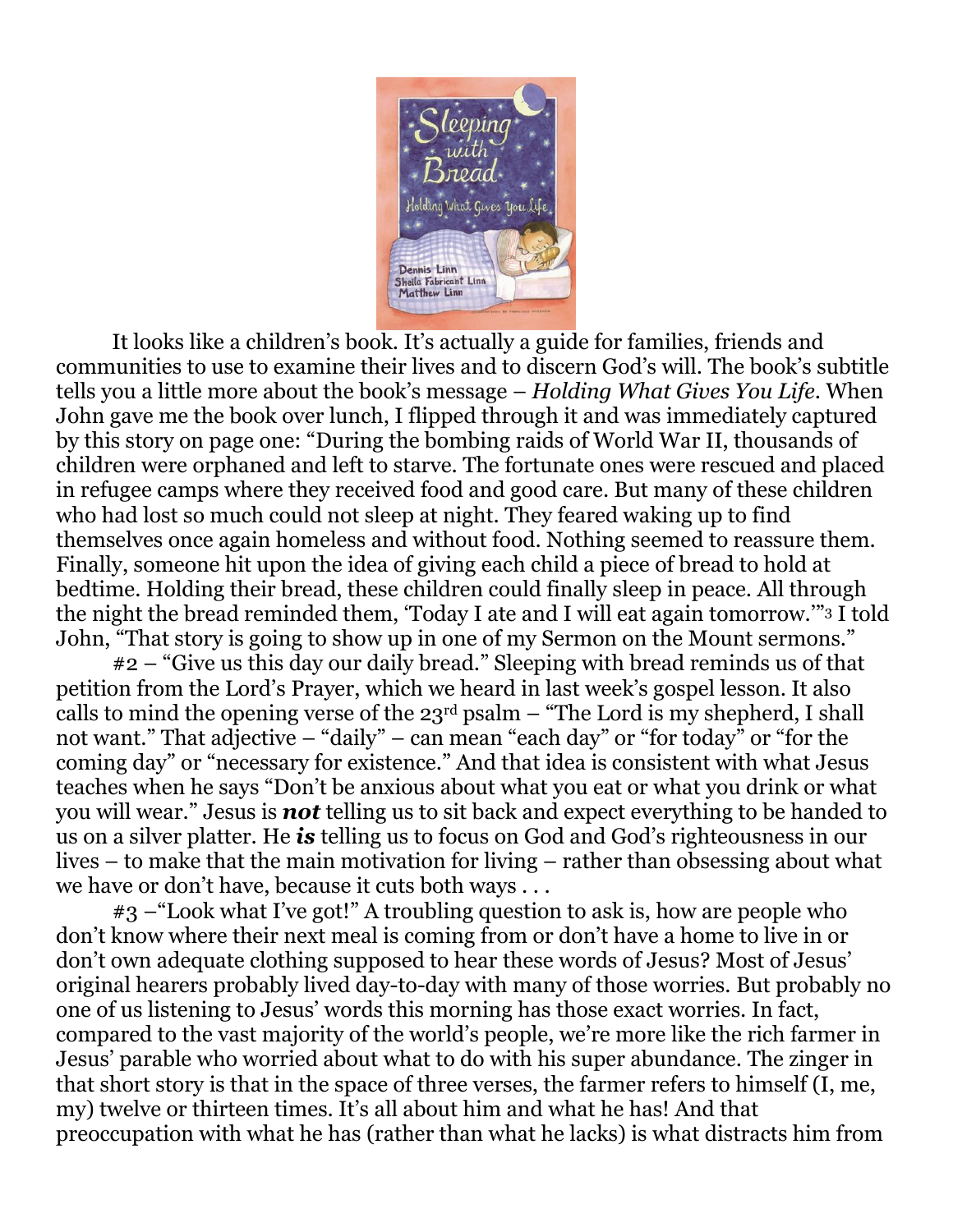seeking God's kingdom and righteousness first. [By the way, that parable can be found in Luke 12:13-21, right before he preaches "Do not worry!" in what is called The Sermon on the Plain.]

 #4 -- "What, me worry?" Jesus says, "No one can serve two masters; for a slave will either hate the one and love the other, or be devoted to the one and despise the other." (Matthew 6:24) Can't we apply that same principle to Jesus' overall teaching in this section of his sermon? On the one hand, Jesus says, "Don't worry," and, on the other hand, he says, "Seek first the kingdom of God." It's hard to do both, which is why Jesus warns us against being distracted inordinately by life's worries.

 Notice that Jesus is pragmatic. He knows life is full of challenges and worries. He even says, "So do not worry about tomorrow, for tomorrow will bring worries of its own. Today's trouble is enough for today." (Matthew 6:34) In other words, we've got enough on our plates for today! Maybe that's why Jesus teaches us to pray, "Give us *this day* our daily bread . . . one day at a time!"

 With apologies to Alfred E. Neuman, the face of *Mad* magazine, here are some thoughts about worrying that I gleaned from my quote journal. Some are spiritually based, others less so, but I encourage you to hear all of them in light of Jesus telling us "Don't worry . . . but seek first the kingdom of God and his righteousness."

Jimmy Buffett – "Don't you worry 'cause it ain't gonna fix a thing."

 Bill Browder – "Don't cross that bridge until you get to it, or else you'll have to pay the toll twice."

 In the same vein, overheard at a meeting at the presbytery office in February 2010: "Don't trouble trouble until trouble troubles you."

 Two from Henri Nouwen, well known for his writings about the Christian life: "A gnawing sense of being unfulfilled underlies our filled lives. While our lives are full, we are unfulfilled" and "Worrying causes us to be 'all over the place,' but seldom at home."

 A couple from Mark Twain: "I have spent my life worrying about things that have never happened" and "Worrying is like paying a debt you don't owe" (sounds like Bill Browder!).

And a few from that prolific writer named "Anonymous" –

"People gather bundles of sticks to build bridges they never cross."

"For peace of mind, resign as the general manager of the universe."

"Worrying does not take away tomorrow's troubles, just today's peace."

"Anxiety is able to keep us awake all night, but faith is a marvelous pillow."

 Finally, a couple that express in different words what Jesus teaches us about seeking out and living in God's kingdom: "Do not be afraid of tomorrow; for God is already there" and "We don't know what the future holds, but we know who holds the future."

 #5 – "Seek Ye First" – Our closing hymn today was written by Karen Lafferty in 1971 and first published in 1973. At least, she wrote the music and the first verse in our hymnbook. Verses two and three are anonymous. Verse 2 – "Ask and it shall be given unto you, seek and ye shall find" – is based on Matthew 7:7 and verse 3 – "We shall not live by bread alone, but by every word that proceeds from the mouth of God" – is based